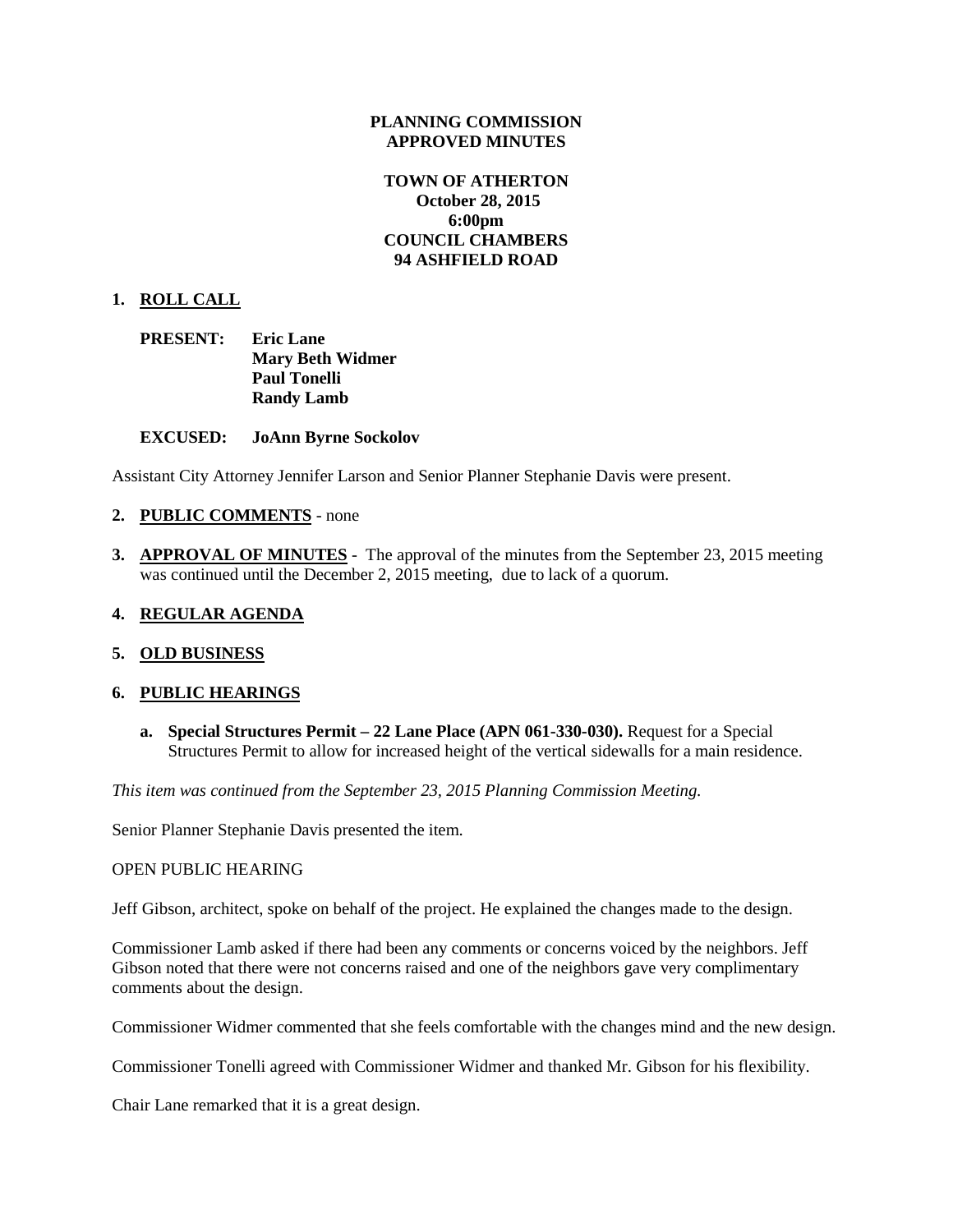**MOTION to approve the Special Structures permit to allow the vertical sidewalls for the main residence on the north and south elevations to exceed the maximum allowable height of 22 feet, up to 22 feet, 11 inches at 22 Lane Place as the required findings can be met for the reasons enumerated in the staff report.**

**M/S Tonelli/Widmer Ayes: 4 Noes: 0 Excused: 1 (Sockolov)**

Chair Lane advised of the 10-day appeal period.

#### *Findings:*

- *1. The proposed building or structure will not negatively impact neighboring properties with respect to privacy and view.*
- *2. The proposed building or structure complies with other development standards, restrictions, or limitations for the proposed building or structure, such as height and landscaping screening; and*
- *3. The granting of the special structure permit is consistent with the objectives of the general plan and this title.*

### **b. Revisions to Chapter 6.04 – Consider revisions to Chapter 6.04, Animal Control related to the keeping of animals.**

This item was continued from the July 22, 2015 Planning Commission Meeting.

Senior Planner Stephanie Davis presented the item. Stephanie Davis reviewed the current ordinance and went over proposed additions and changes to the ordinance.

Commissioner Widmer expressed concern that imposing a 20 foot setback would result in the potential for a property owner building a chicken coop closer to a neighbor's house than to their own. Commissioner Widmer also noted that accommodations need to be made for smaller lots. She suggested that different regulations could be in place for R1-A and R1-B lots. She added that bigger lots have more choices on where to place a chicken coop so the standards should be different.

Stephanie Davis noted that the proposed ordinance would allow any lot to have up to 12 chickens.

Commissioner Widmer asked how Staff came up with the number 12. Stephanie Davis commented that they arrived at the number based on the results of the survey and public comment.

Commissioner Tonelli asked if the majority of people want the chickens for egg production. Stephanie Davis answered that most want them for eggs and to keep as pets.

Commissioner Widmer noted that survey participation was solicited on Monday, two days prior to this Planning Commission meeting after Commissioner packets had been assembled. She questioned the timing of soliciting results.

#### OPEN PUBLIC COMMENT

Ellen Bacon, resident, spoke in favor of a reasonable adjustment to allow chickens.

Kat Westover, 128 Heather, asked the Commission how enforcement of a new ordinance will happen. She added that other than her question of enforcement, she is in favor of changing the ordinance.

Assistant City Attorney Jennifer Larson, noted that the code enforcement in Atherton is complaint based and individual issues would be addressed if complaints are submitted.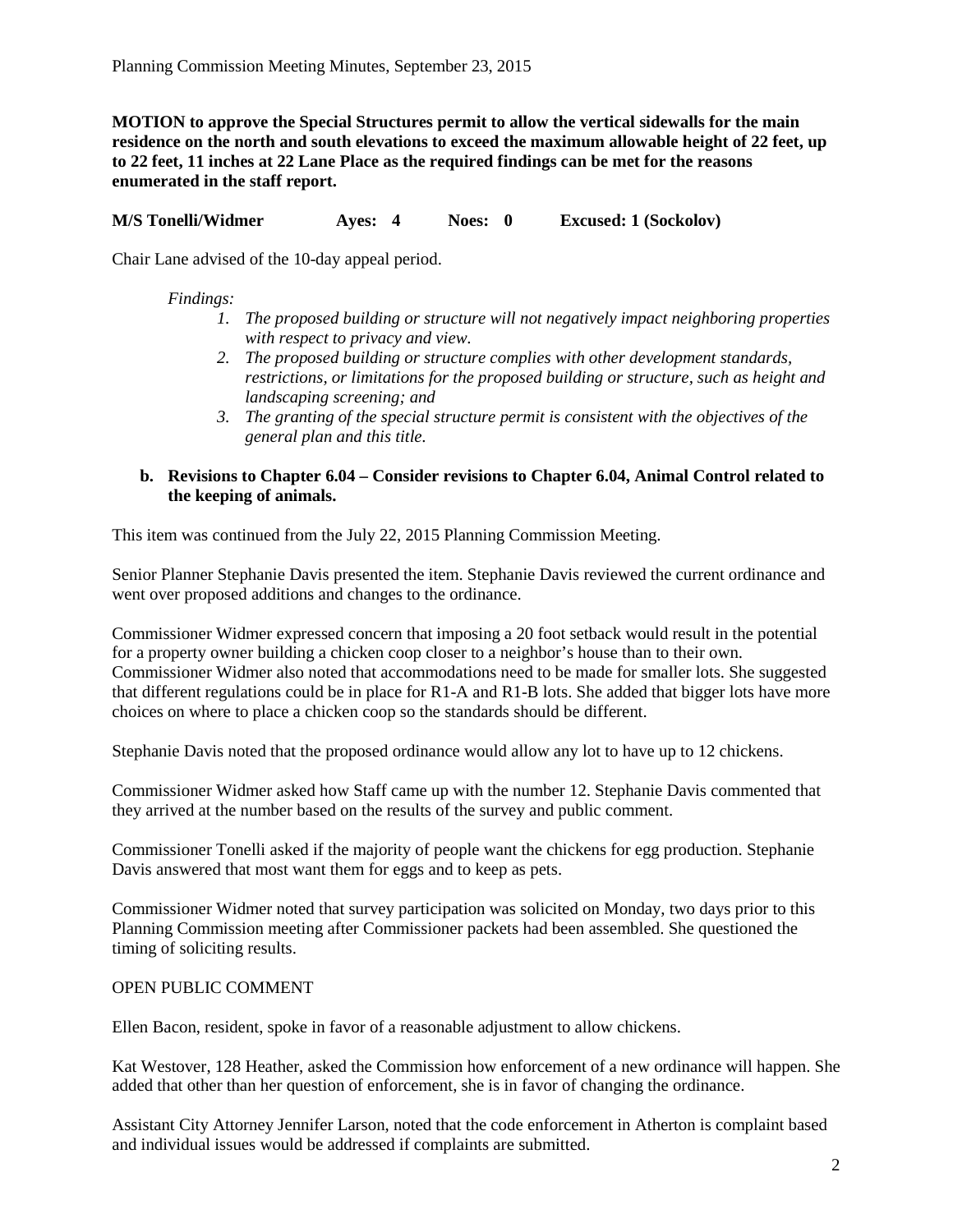Chair Lane noted that he thought there would be a minimum lot size. He added that he would be more comfortable with a maximum number of chickens in the 8-10 range. Chair Lane also referenced the County's calendar which contains useful information to provide to all permit applicants.

Commissioner Lamb asked if there will be a design review process fur chicken enclosures. Stephanie Davis responded that there will be a permit for use and for construction but not design review.

Chair Lane and Commission Lamb expressed concern about calling the chicken enclosures a "structure" and adding complexity to the process.

Commissioner Tonelli suggested calling it an animal pen with its own standards.

#### RE-OPEN PUBLIC COMMENT

Betsy Hollack, 52 Laburnum, provided desired dimensions for chickens for living, roosting and roaming.

Commissioner Tonelli asked who might need 40 chickens. Commissioner Lamb asked Ms. Hollack general questions about egg production.

Kristina Cataline spoke on behalf of the San Mateo County Public Health Department and provided the County's recommendation for space needed for the care and keeping of chickens. She noted that 40 chickens would likely be a commercial operation.

Liz Henriquez, 29 Flood Circle, spoke in opposition to dropping the minimum lot size required to keep chickens.

#### CLOSE PUBLIC COMMENT

Commissioner Widmer commented that she would like to look at the whole animal ordinance. She is concerned about safety with regards to disposing of dead birds, quarantining and other related topics.

Commissioner Widmer asked if there is a limit in Atherton on dogs and cats. Stephanie Davis answered that the limit for dogs is three and the code does not specify a number of cats.

Commissioner Widmer suggested that the ordinance needs more work and thought.

Commissioner Tonelli agrees that more thought is required. He commented that 40 chickens seems excessive. Commissioner Tonelli thinks there should be a sliding scale for various lot sizes. Additionally, he sees the predator issue as a concern.

Commissioner Lamb agrees that more thought is required but doesn't think the answer is another committee.

Chair Lane agreed that more thought is required. He suggested that on ¾ of an acre, ten chickens would be noticeable. He commented that people are already trying to find a way to have chickens so he would like to provide the missing piece, which is the health piece. Chair Lane would like to focus on chickens and not expand the conversation to all animals. He would prefer to answer the issue brought before the Commission.

Stephanie Davis noted that staff will reevaluate the structure standards. She also provided staff an over view of the steps she would take to incorporate the Commission's comments into the ordinance.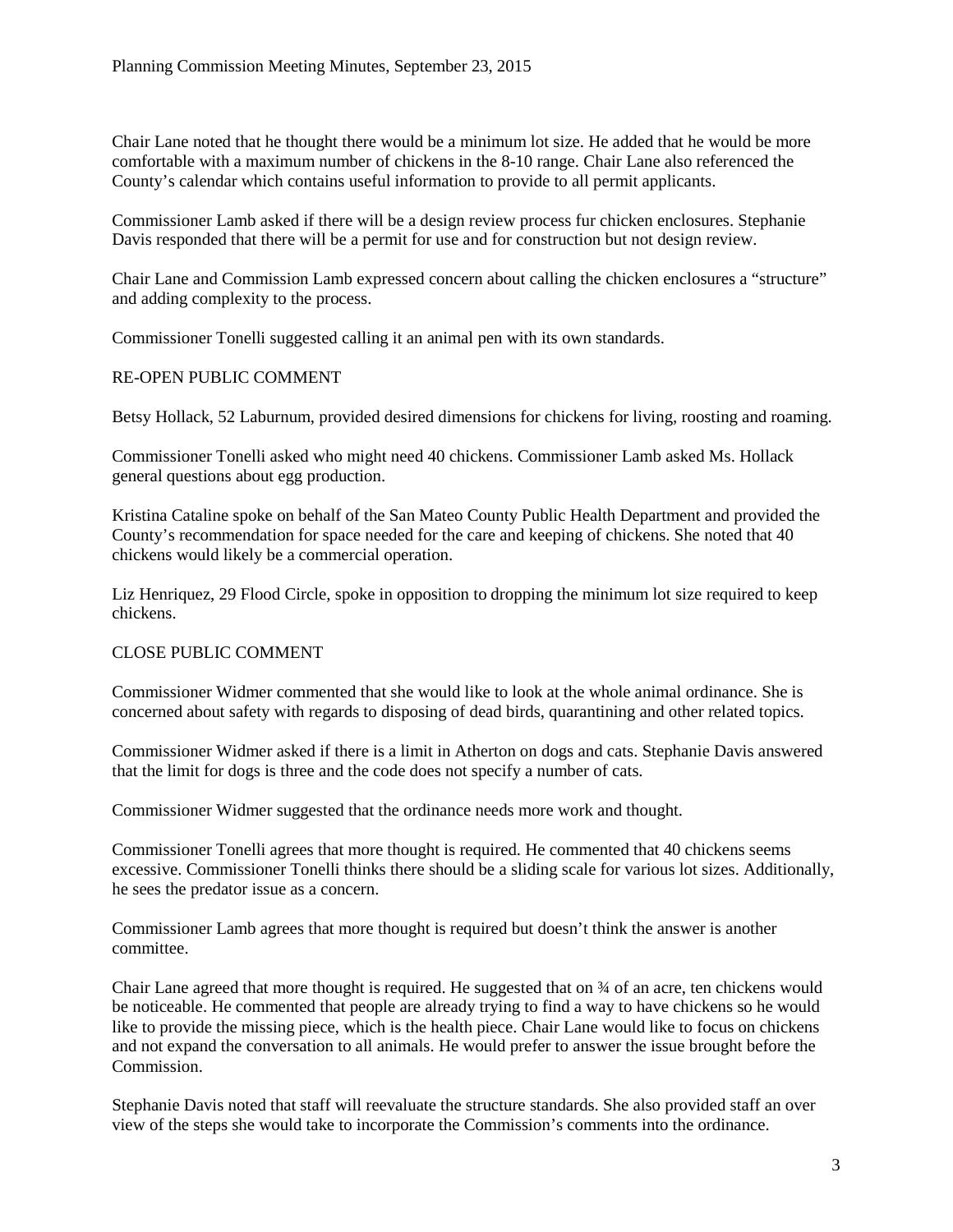Chair Lane and Commissioner Widmer offered to meet with staff to provide guidance.

### OPEN PUBLIC COMMENT

Betsy Holak offered to show the Commission the chicken setup she has at her house. She noted that the chickens make noise for about five minutes while they are laying an egg or if there is a predator nearby.

### CLOSE PUBLIC HEARING

**MOTION to continue the amendment to Atherton's chicken ordinance to the December 2, 2015 meeting.**

**M/S Lamb/Tonelli Ayes: 4 Noes: 0 Excused: 1 (Sockolov)**

## **7. NEW BUSINESS**

### **a. General Plan Update – Staff to present to the Commission an outline of a proposed work plan to update the Atherton General Plan**

Senior Planner Stephanie Davis gave and overview and requested direction on the two procedural options from the Commission.

Commissioner Lamb asked if staff has a preference between the options.

Senior Planner Stephanie Davis commented that process one is the preferred method for staff.

Commissioner Widmer asked about the previous discussions the Commission has had regarding the General Plan. Stephanie Davis noted that the Commission did a lot of work on last year's Housing Element, which is submitted to the State through a separate process.

Commissioner Tonelli asked about the timing. Stephanie Davis answered that staff would like to close it out by the end of the fiscal year, which is July 2016.

Discussion ensued about the weight of upcoming agendas. Commissioner Lamb asked if the General Plan must be done by July 2016. Stephanie Davis responded that the date is based on the City Council work plan.

The Commission decided to request staff to proceed with Process 1:

Staff to prepare updates to the General Plan and present the updates to the Planning Commission twothree Elements at a time in a study session format. Following comment and direction received by the Planning Commission at each study session(s) for each of the six Elements to be updated, Staff would come back to the Planning Commission with a cumulative, draft updated General Plan for Planning Commission review and formal recommendation to the City Council. The item would then be presented to the City Council for formal adoption.

Chair Lane advised of the 10-day appeal period.

## **8. COMMISSIONERS' REPORTS** –